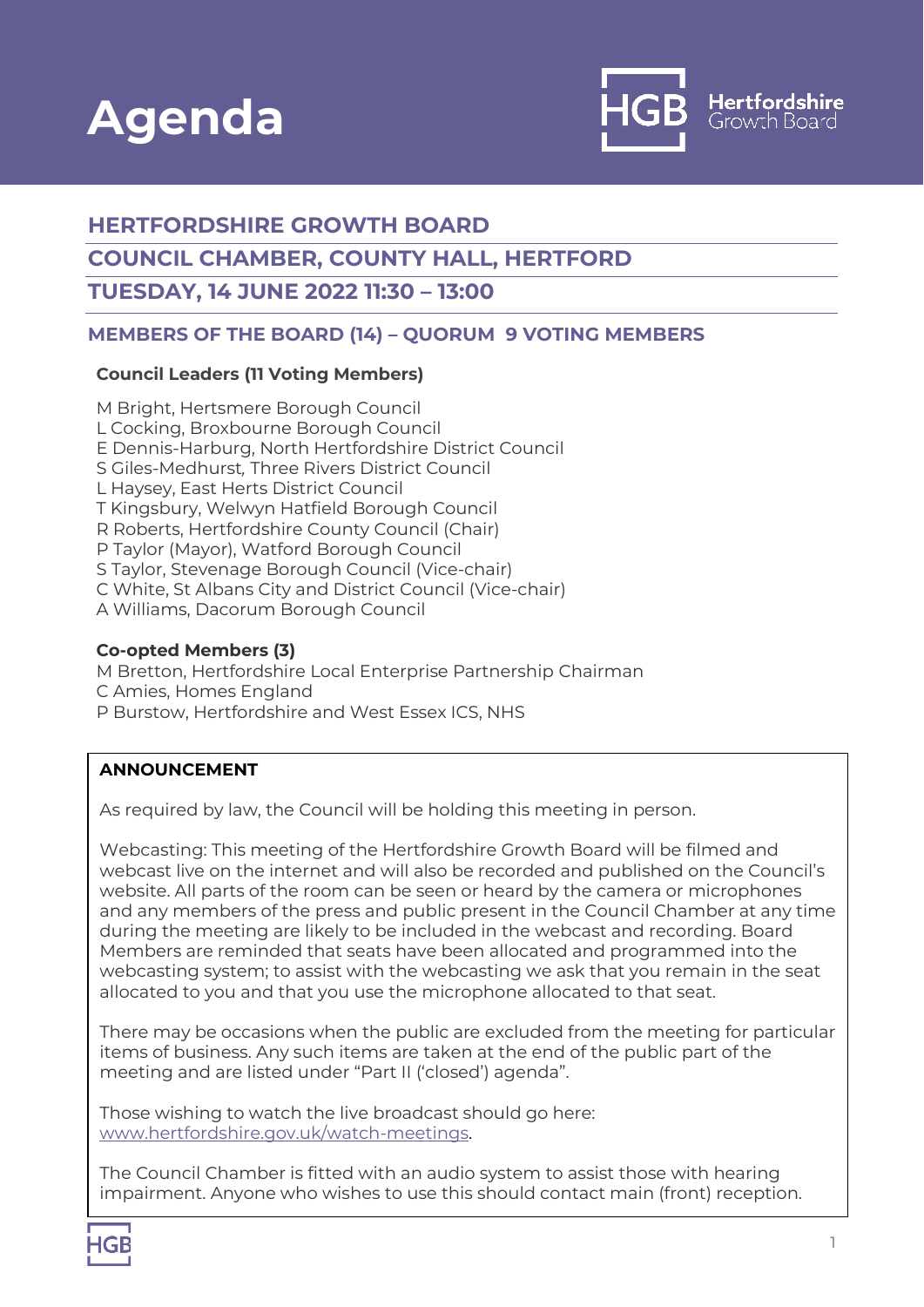## **1. Minutes**

The Board is invited to note the Minutes of the Board meeting held on 25 January 2022 (attached).

## **2. Public Questions**

At the discretion of the Chairman, members of the public may ask questions at meetings of the Hertfordshire Growth Board. Notice of the question should be submitted to the Chief Legal Officer of Hertfordshire County Council by 10am at least five working days before the meeting. The Hertfordshire Growth's Board arrangements for the receipt of public questions are set out in Annex A – Standing Orders of the Hertfordshire's Growth Board Constitution\*.

## **3. Public Petitions**

At the discretion of the Chairman, members of the public may submit and present petitions to the Hertfordshire Growth Board if they include at least 500 signatures of people living or working in Hertfordshire.

Notification of intent to present a petition must be given at least 10 clear working days before the date of the meeting.

The Hertfordshire Growth's Board arrangements for the receipt of petitions are set out in Annex A - Standing Orders of the Hertfordshire's Growth Board Constitution\*.

\*If you have any queries about the questions or petitions procedures for this meeting please contact Stephanie Tarrant, Democratic Services Officer, by telephone on (01992) 555481 or by email to *[stephanie.tarrant@hertfordshire.gov.uk](mailto:stephanie.tarrant@hertfordshire.gov.uk)*

**4. Hertfordshire Growth Board (HGB) – Overall Work Programme Progress Report June 2022**

*Report attached*

**5. Hertfordshire Growth Board - Approval of the Hertfordshire Offsite Manufacturing/Modern Methods of Construction Housing Guide**

*Report and Guide attached*

**6. Hertfordshire Growth Board – Temporary Accommodation Joint Project - Next steps**

*Report attached*

**7. Hertfordshire Growth Board – Changes to the Local Enterprise Partnership, Neil Hayes Hertfordshire LEP**

*Verbal update*